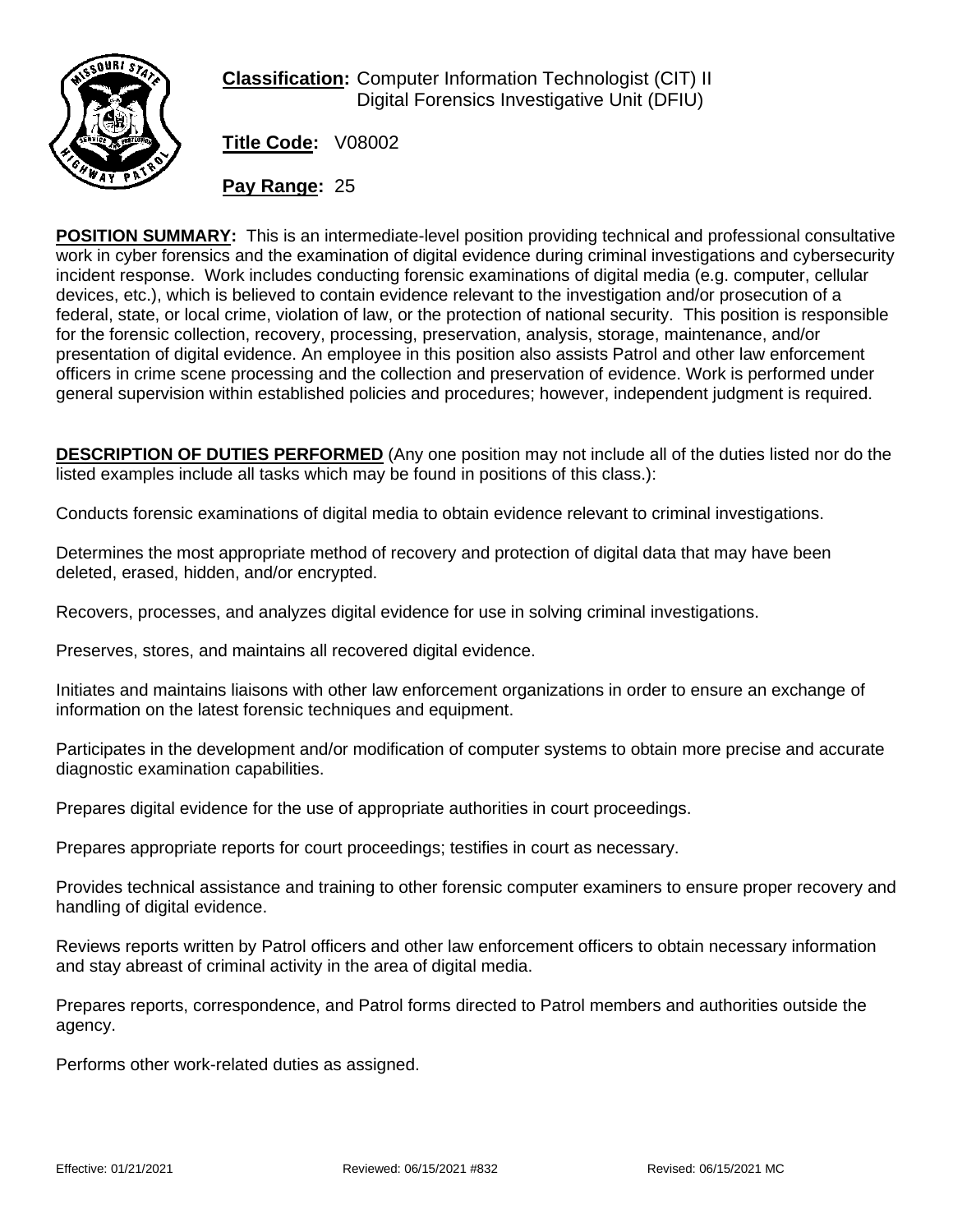**REQUIRED KNOWLEDGE, SKILLS, AND ABILITIES:** Working knowledge of the principles of intelligence operations, classifications, as well as rules and procedures concerning proper presentation and dissemination of intelligence products.

Working knowledge of the general operating principles and capabilities of computer hardware and software.

Working knowledge of the elements of cybercrime and threat indicators.

Working knowledge of advanced cyber forensics techniques, evidence preservation, and courtroom testimony.

Working knowledge of computer security best practice standards.

Working knowledge of computer operating systems.

Working knowledge of data protection methods.

Working knowledge of computer networking protocols.

Working knowledge of national information sharing tools and techniques.

Working knowledge of agency's functions and their interrelationships.

Working knowledge of the principles of disaster recovery.

Working knowledge of continuing trends and developments in information technology and cybersecurity.

Working knowledge of various computer platforms.

Knowledge of the information strategic planning process.

Knowledge of the systems management process.

Possess good organizational skills.

Possess research and analytical skills.

Ability to utilize highly technical analytical tools.

Ability to prepare and interpret system configuration documentation.

Ability to prepare and maintain standards, policies, procedures, guidelines, and technical manuals.

Ability to create and present materials for training programs.

Ability to function effectively in high-pressure and stressful situations.

Ability to work in varying climatic conditions.

Ability to work long hours, while sitting, without a break.

Ability to accommodate a non-standard schedule and to be on call.